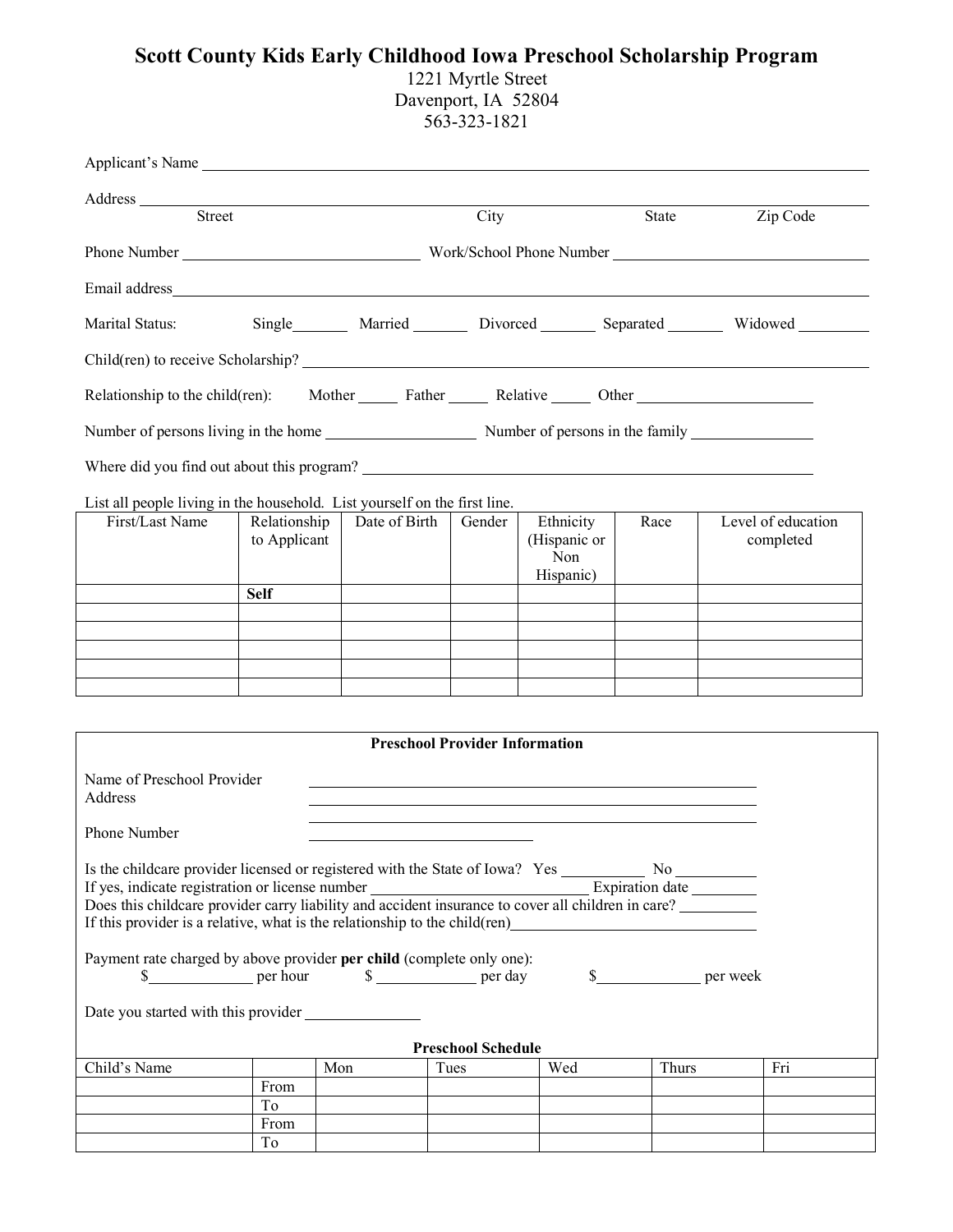## **WORK & SCHOOL SCHEDULE**

| <b>APPLICANT</b>                                          |                           |                                                                        | Date you started working at this job                                                                           |              |     |  |
|-----------------------------------------------------------|---------------------------|------------------------------------------------------------------------|----------------------------------------------------------------------------------------------------------------|--------------|-----|--|
| Employer's Name                                           |                           |                                                                        | Name of School                                                                                                 |              |     |  |
| <b>Street Address</b>                                     |                           |                                                                        | <b>Street Address</b>                                                                                          |              |     |  |
| City                                                      | State                     | Zip                                                                    | City                                                                                                           | State        | Zip |  |
| My schedule varies by __________ Days ____________ Hours  |                           |                                                                        | Rotating schedule                                                                                              |              |     |  |
| Pay schedule is Weekly Every other week                   |                           |                                                                        | Twice a month                                                                                                  | Once a month |     |  |
|                                                           |                           |                                                                        | Date you started working at this job                                                                           |              |     |  |
|                                                           |                           |                                                                        |                                                                                                                |              |     |  |
| Employer's Name                                           |                           |                                                                        | Name of School                                                                                                 |              |     |  |
| <b>Street Address</b>                                     |                           |                                                                        | <b>Street Address</b>                                                                                          |              |     |  |
| City                                                      | State                     | Zip                                                                    | City                                                                                                           | State        | Zip |  |
| My schedule varies by __________ Days _____________ Hours |                           |                                                                        | Rotating schedule                                                                                              |              |     |  |
| Pay schedule is                                           | Weekly                    | Every other week                                                       | Twice a month                                                                                                  | Once a month |     |  |
|                                                           |                           | <b>Yearly Income</b>                                                   |                                                                                                                |              |     |  |
| Gross Family Income<br>Net income from self-employment    |                           |                                                                        |                                                                                                                |              |     |  |
| Child Support                                             | Unemployment compensation |                                                                        |                                                                                                                |              |     |  |
| Alimony                                                   |                           |                                                                        |                                                                                                                |              |     |  |
| Pensions & annuities                                      |                           | Workman's compensation                                                 |                                                                                                                |              |     |  |
| Social Security                                           |                           | Other                                                                  |                                                                                                                |              |     |  |
|                                                           |                           |                                                                        |                                                                                                                |              |     |  |
| Approximate total of family's yearly income               |                           |                                                                        |                                                                                                                |              |     |  |
| Child support you PAY each month \$                       |                           |                                                                        |                                                                                                                |              |     |  |
|                                                           |                           | If self-employed, a copy of last year's income taxes must be included. | Two CONSECUTIVE pay stubs for each parent or guardian living in the home must be attached to this application. |              |     |  |

**\*\*Proof of address and a copy of the child's birth certificate is needed with this application.**

*I certify that the information on this application is true. If any part is false, my participation in this agency's programs may be terminated and I may be subject to legal action. I also understand that the information in this application will be held in the spirit of confidence within the agency and is accessible to me during normal business hours.*